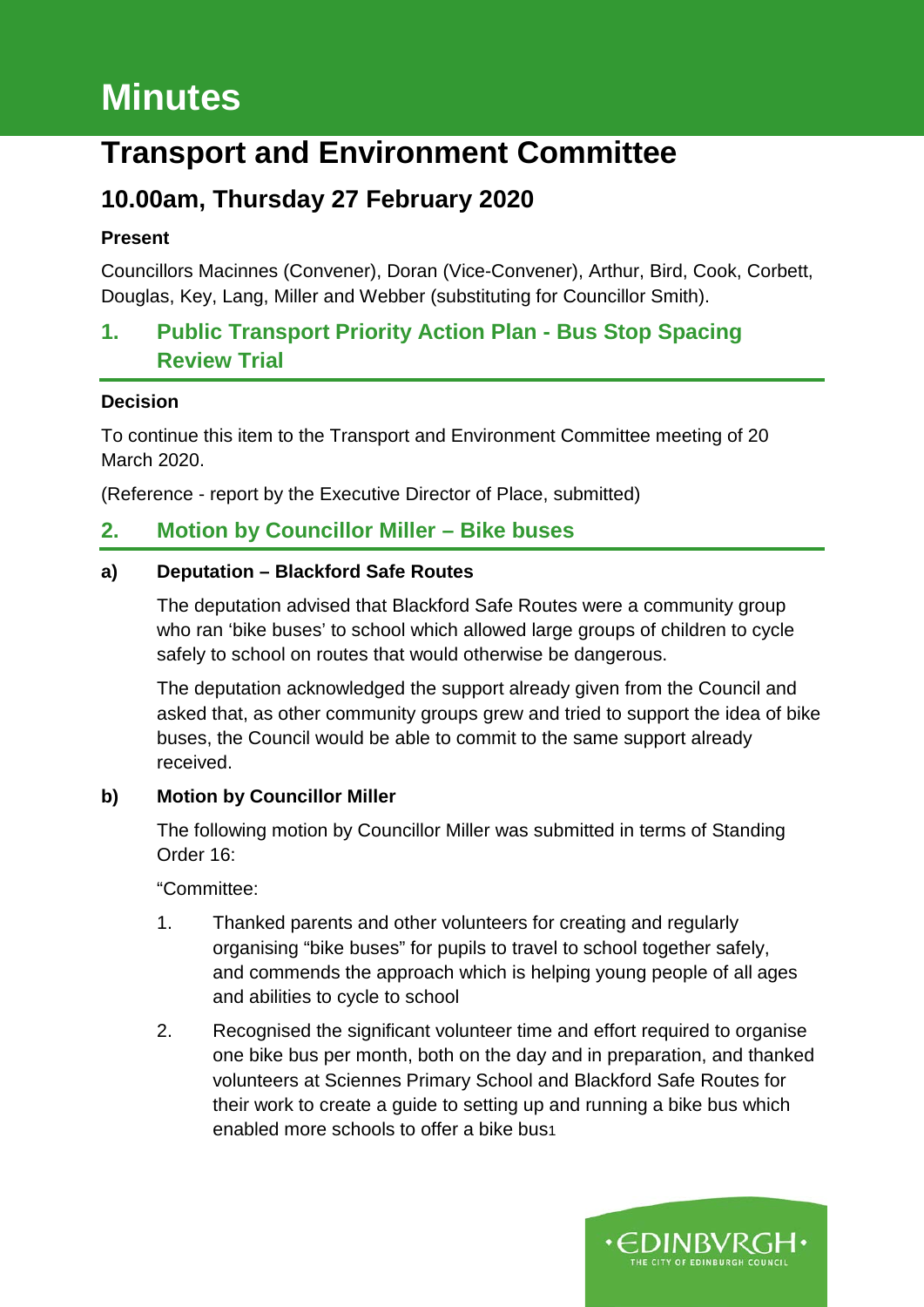- 3. Noted the significant challenges still remaining, for example offering more frequent bike buses, increasing the number of routes to schools and the number of schools offering a bike bus
- 4. Agreed to consult with bike bus volunteers and pupils on challenges they have identified and to bring back an update to Committee in two cycles on actions to support and enable bike buses to school

1 [https://www.cycling.scot/mediaLibrary/other/english/5539.pdf"](https://www.cycling.scot/mediaLibrary/other/english/5539.pdf)

- moved by Councillor Miller, seconded by Councillor Corbett

#### **Decision**

To approve the motion by Councillor Miller.

## **3. Approach to Extension of 20 mph Speed Limits**

Details were presented of a proposed approach to undertaking a review of the potential to extend Edinburgh's current 20mph network. The report outlined a consultation process that sought views on levels of support for extending the network and for identifying further streets for inclusion. Clarification of the criteria for the installation of additional physical traffic calming measures, previously set out in a report to this Committee on 11 October 2019 was also provided.

#### **Motion**

- 1) To approve the proposed approach to the extension of 20mph speed limits in Edinburgh as set out in the report.
- 2) To discharge the action to provide a broader, clearer and more quantifiable set of criteria for the installation of additional physical traffic calming measures, contained within a Liberal Democrat Motion approved by this Committee on 11 October 2019.
- 3) To note that the Edinburgh Street Design Guidance specified that the default design speed for new streets is 20mph.

- moved by Councillor Macinnes, seconded by Councillor Doran

#### **Amendment 1**

- 1) To note the proposed approach to the extension of 20mph speed limits in Edinburgh set out in the report and agreed to receive:
	- a) additional details on the survey questions to be asked of residents by the external consultants
	- b) clarity around the next steps should a majority of respondent's favour retention of a 30mph limit on a particular street(s)
	- c) consideration of inclusion of a mechanism to suggest existing 20mph streets that may be considered for return to 30mph.

This information should be reported back to Committee in one cycle

2) To discharge the action to provide a broader, clearer and more quantifiable set of criteria for the installation of additional physical traffic calming measures,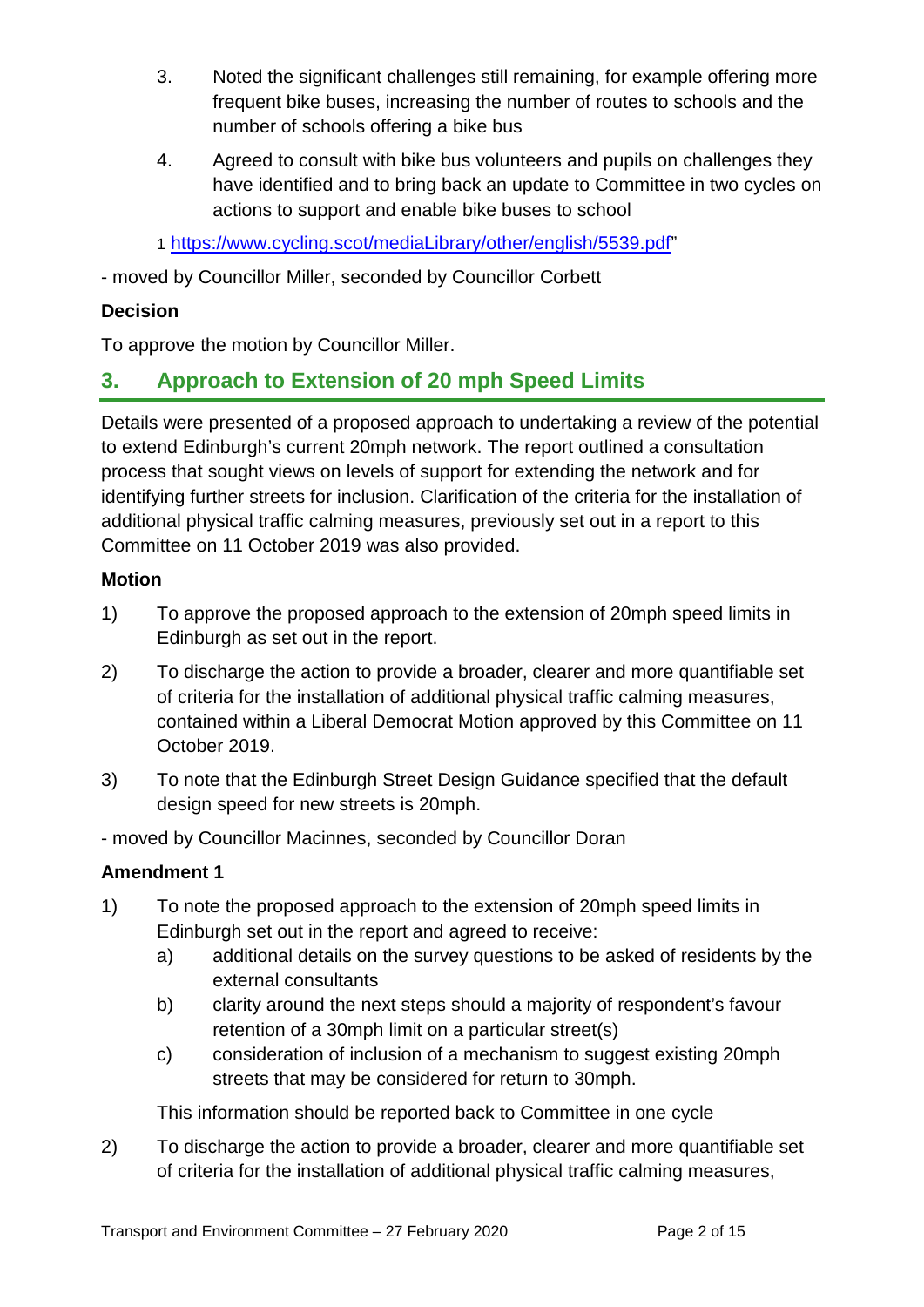contained within a Liberal Democrat Motion approved by this Committee on 11 October 2019.

3) To note that the Edinburgh Street Design Guidance specified that the default design speed for new streets was 20mph.

- moved by Councillor Cook, seconded by Councillor Douglas

#### **Amendment 2**

- 1) To approve the proposed approach to the extension of 20mph speed limits in Edinburgh as set out in the report.
- 2) To discharge the action to provide a broader, clearer and more quantifiable set of criteria for the installation of additional physical traffic calming measures, contained within a Liberal Democrat Motion approved by this Committee on 11 October 2019.
- 3) To note that the Edinburgh Street Design Guidance specified that the default design speed for new streets was 20mph.
- 4) To note that the Road Safety Foundation in developing its star rating system for use in urban areas and therefore agreed to consider reviewing the criteria set out in 4.11 and 4.12 of the report when this work was complete.
- moved by Councillor Lang, seconded by Councillor Webber

In accordance with Standing Order 21(12), paragraph 4 was accepted as an addendum to the motion.

#### **Voting**

| For the motion (as adjusted) | 8 votes |
|------------------------------|---------|
| For the amendment            | 3 votes |

(For the Motion (as adjusted): Councillors Arthur, Bird, Corbett, Doran, Key, Lang, Macinnes and Miller

For Amendment 1: Councillors Cook, Douglas and Webber)

#### **Decision**

To approve the following adjusted motion by Councillor Macinnes:

- 1) To approve the proposed approach to the extension of 20mph speed limits in Edinburgh as set out in this report.
- 2) To discharge the action to provide a broader, clearer and more quantifiable set of criteria for the installation of additional physical traffic calming measures, contained within a Liberal Democrat Motion approved by this Committee on 11 October 2019.
- 3) To note that the Edinburgh Street Design Guidance specified that the default design speed for new streets was 20mph.
- 4) To note that the Road Safety Foundation in developing its star rating system for use in urban areas and therefore agreed to consider reviewing the criteria set out in 4.11 and 4.12 of the report when this work was complete.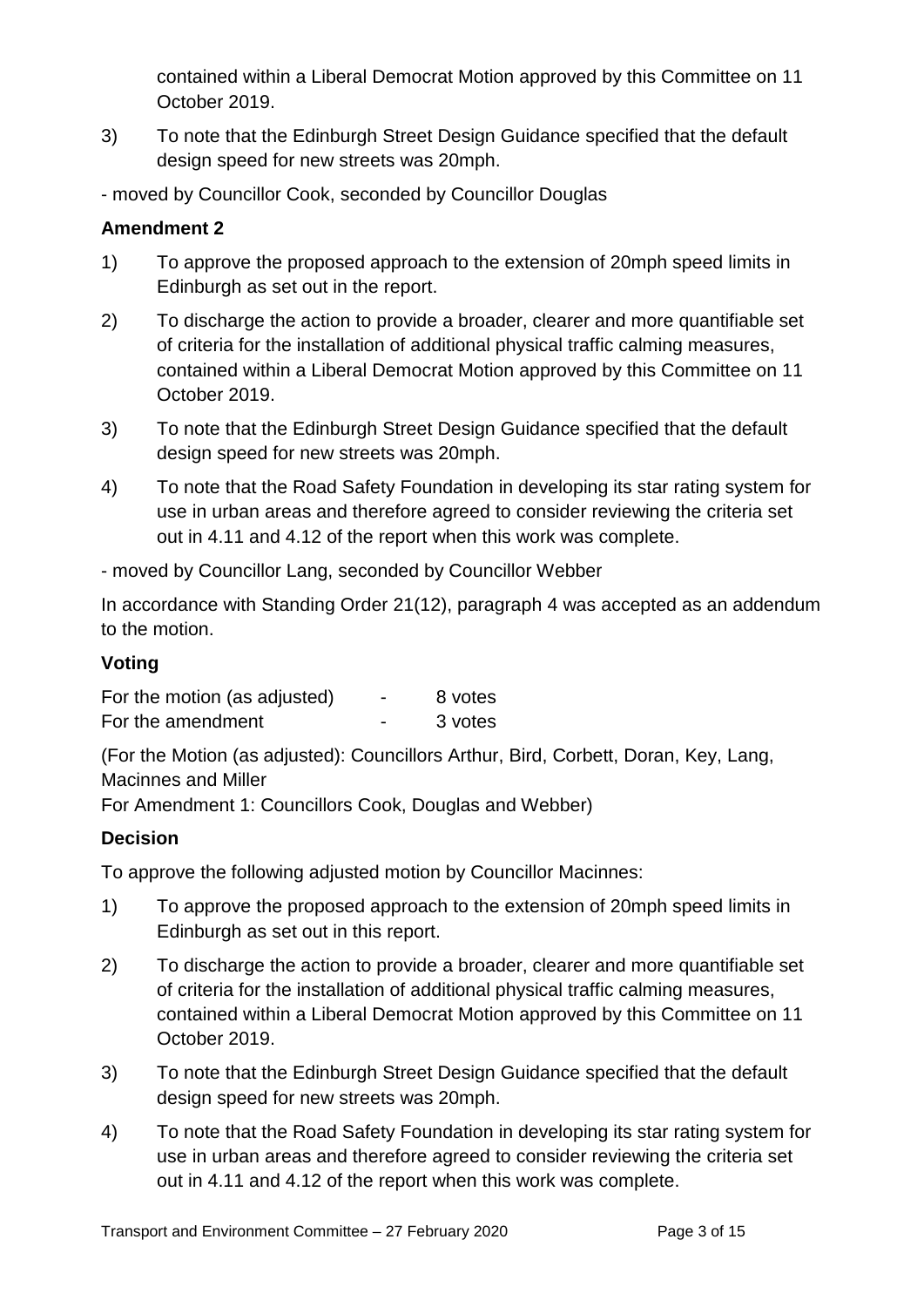(References – Transport and Environment Committee on 11 October 2019 (item 8); report by the Executive Director of Place, submitted)

## **4. 40mph Speed Limit Review**

Locations recommended for a speed limit reduction from 40mph to 30mph, following an investigation into all roads with a 40mph speed limit in the Council's network to determine the potential for reduction to 30mph, as outlined in the Council's Local Transport Strategy (LTS) Policies Safe 5 and Safe 6, were presented.

#### **Motion**

- 1) To note the data gathered to inform the 40mph Speed Limit Review.
- 2) To approve the commencement of the statutory processes for the Traffic Regulation Orders (TRO) necessary to reduce the speed limit from 40mph to 30mph at the locations identified within the report.
- 3) To note the locations where retaining the current 40mph speed limit was recommended.
- 4) To agree to email Councillors when the TRO went live.

- moved by Councillor Macinnes, seconded by Councillor Doran

#### **Amendment**

- 1) To note the content of the report.
- 2) To consider that evidence, rather than subjective political judgement, should decide speed limits on city roads.
- 3) To consider that in the vast majority of included streets the evidence on median and 85th percentile speeds failed to justify the proposed speed reductions.
- 4) To agree that finite officer time and resources be best directed at addressing only those streets with a significant number of recorded accidents in the past three years, with a revised report brought back to Committee in one cycle.
- 5) To agree to email Councillors when the TRO went live.
- moved by Councillor Cook, seconded by Councillor Webber

#### **Voting**

For the motion Theorem 2011 For the motion For the amendment Theorem Contract Contract and Supplying Supplying Supplying Supplying Supplying Supplying Supplying Supplying Supplying Supplying Supplying Supplying Supplying Supplying Supplying Supplying Supplying Supp

(For the Motion: Councillors Arthur, Bird, Corbett, Doran, Key, Lang, Macinnes and Miller

For the amendment: Councillors Cook, Douglas and Webber)

#### **Decision**

To approve the motion by Councillor Macinnes.

(References – Transport and Environment Committee on 11 October 2019 (item 5); report by the Executive Director of Place, submitted)

Transport and Environment Committee – 27 February 2020 Page 4 of 15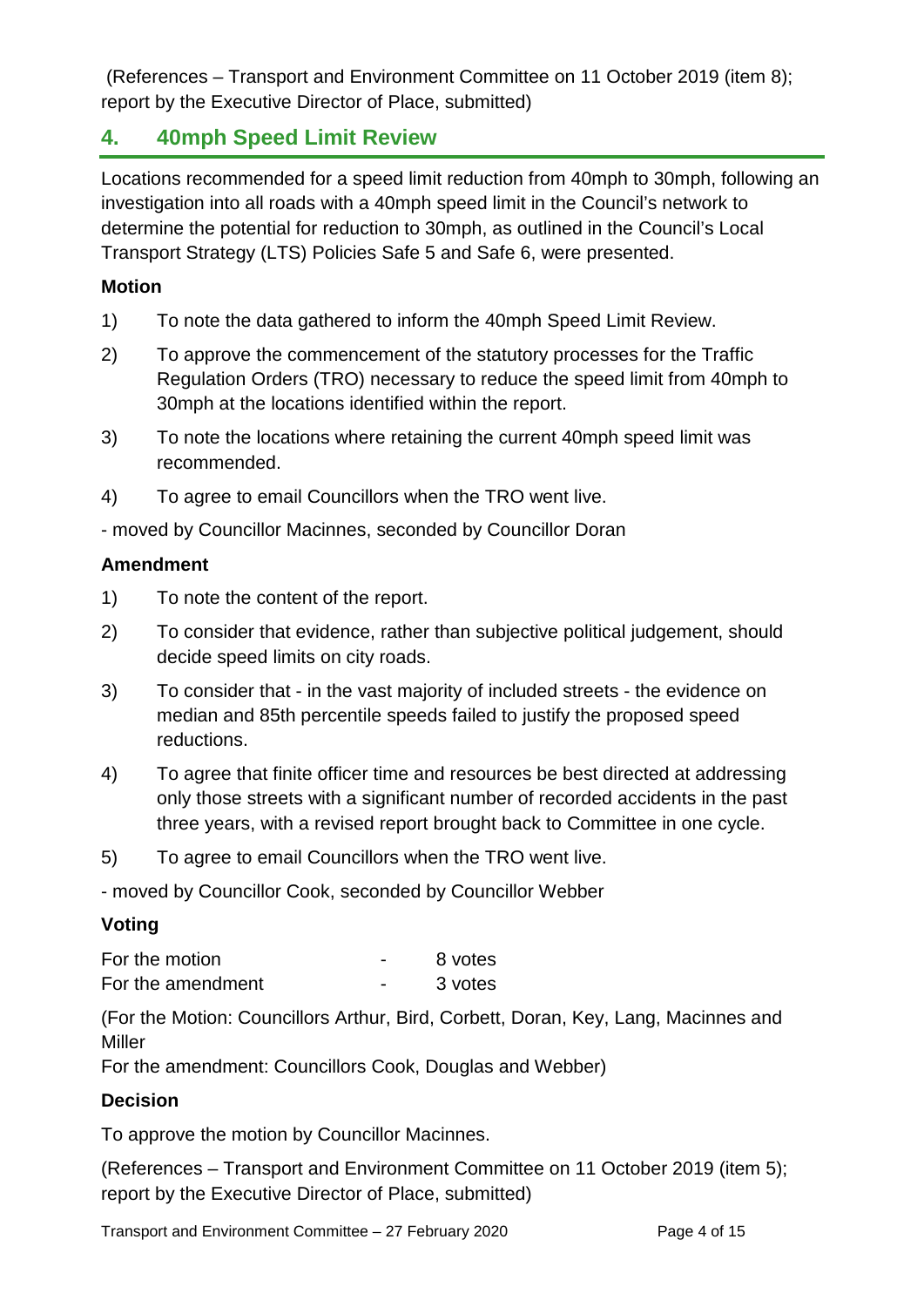## **5. Progress in Implementing the Integrated Weed Control Programme**

#### **a) Deputation – Pesticide Free Balerno**

The deputation requested that no further application of Glyphosate in Balerno in 2018 and a petition was accepted. In 2019, safe alternatives were used, and the deputation noted they were grateful.

The deputation wanted to support the Council in trialling safe and sustainable alternatives in their community.

#### **b) Report by the Executive Director or Place**

An update was provided on the control of weed growth across the city's public roads, parks, hard-standing areas and other Council maintained open spaces. The update highlighted that: although the introduction of quad bike applications had significantly improved herbicide application efficiency, unhelpful weather conditions impacted on 2019 operations; alternative methods continued to be deployed or trialled; and trial of the Foamstream system could be piloted in Balerno during 2021 should resources allow.

#### **Motion**

- 1) To note progress in implementing the Integrated Weed Control Programme.
- 2) To consider trialling a Foamstream weed control system in Balerno, or other location, for spring/summer 2021, subject to allocated funding.
- 3) To note that in the interim period, weeds in Balerno would need to be treated in the same manner as the rest of the city's streets, roads and other hard-standing features.

- moved by Councillor Macinnes, seconded by Councillor Doran

#### **Amendment**

- 1) To note progress in implementing the Integrated Weed Control Programme.
- 2) To agree to trialling a Foamstream weed control system in Balerno, or other location, for spring/summer 2021, subject to allocated funding.
- 3) To note that in the interim period, weeds in Balerno would need to be treated in the same manner as the rest of the city's streets, roads and other hard-standing features.
- moved by Councillor Webber, seconded by Councillor Corbett

In accordance with Standing Order 21(12), the amendment was accepted as an addendum to the motion.

#### **Decision**

To approve the following adjusted motion by Macinnes:

1) To note progress in implementing the Integrated Weed Control Programme.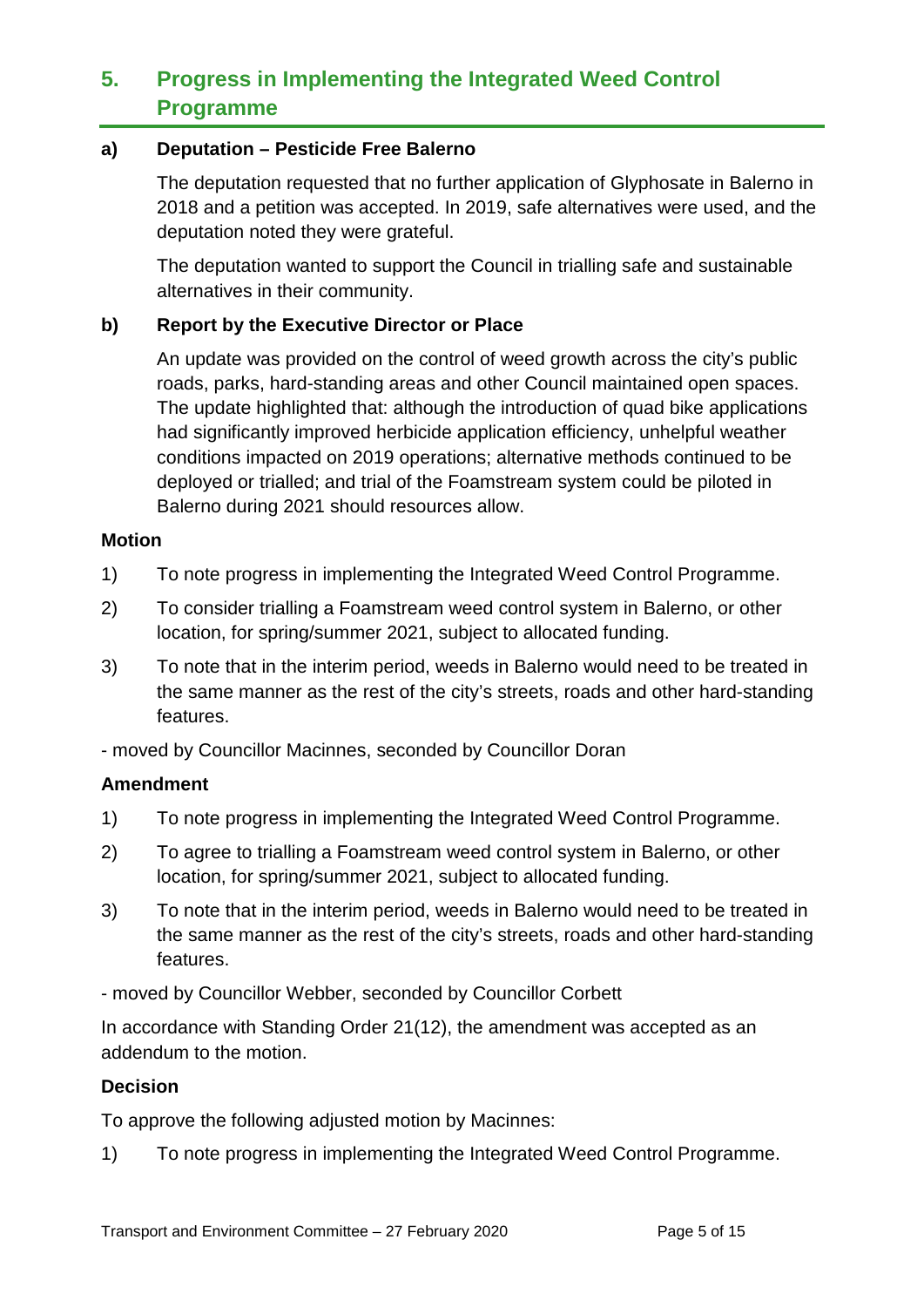- 2) To agree to trialling a Foamstream weed control system in Balerno, or other location, for spring/summer 2021, subject to allocated funding.
- 3) To note that in the interim period, weeds in Balerno would need to be treated in the same manner as the rest of the city's streets, roads and other hard-standing features.

(References – report by the Executive Director of Place, submitted)

## **6. Deputation - Award of Contracts for Supported Bus Services**

The Committee agreed to hear a deputation by The Village Green in relation to the Award of Contracts for Supported Bus Services.

The deputation was not permitted to stay for consideration of the report which was considered in private.

The deputation highlighted the following:

- The deputation was speaking on behalf of the Balerno, Currie and Juniper Green areas where the no 63 bus service would serve. The deputation was from the board of a community interest group called The Village Green.
- The area was currently serviced by the Lothian Bus 44 route which provided a daily service from the area in to Edinburgh.
- The 45 bus provided a service from Currie via Bruntsfield to the City Centre but only during the day and not at the weekend.
- Subsided services to Livingston and the Gyle were discontinued in April 2016.
- The deputation was looking towards public transport to provide a solution to the daily congestion issues in their community. Heriot Watt University used their area as a test case to model and analyse their traffic problems and to try to identify potential solutions. The extension of the no 63 bus was one of those solutions.
- In order to assess the strength and potential usage of the 63 bus, the deputation conducted an online survey. Over 400 responses were received.
- The deputation summarised their survey findings. Currently, 74% of respondents used their car as their primary method of transport with 51% citing the reason for not using public transport was due to no available route for their destination.
- St John's hospital was the closest hospital referral option in the community. The no 63 bus would provide a much-improved connective link via the park and ride.
- In summary, 25% of respondents to the deputation's survey advised they would use the 63 bus daily, 41% weekly and 26% fortnightly.

The deputation requested that the Committee considered the points raised by them and approve the extension of the no 63 bus to Currie and Balerno.

## **7. Proposed Sustainable Urban Drainage maintenance arrangements with Scottish Water**

Scottish Water was proposing a change to the maintenance of Sustainable Urban Drainage Systems (SUDs) under the Sewerage (Scotland) Act 1968. All Scottish councils were invited to agree to work under principles in a Memorandum of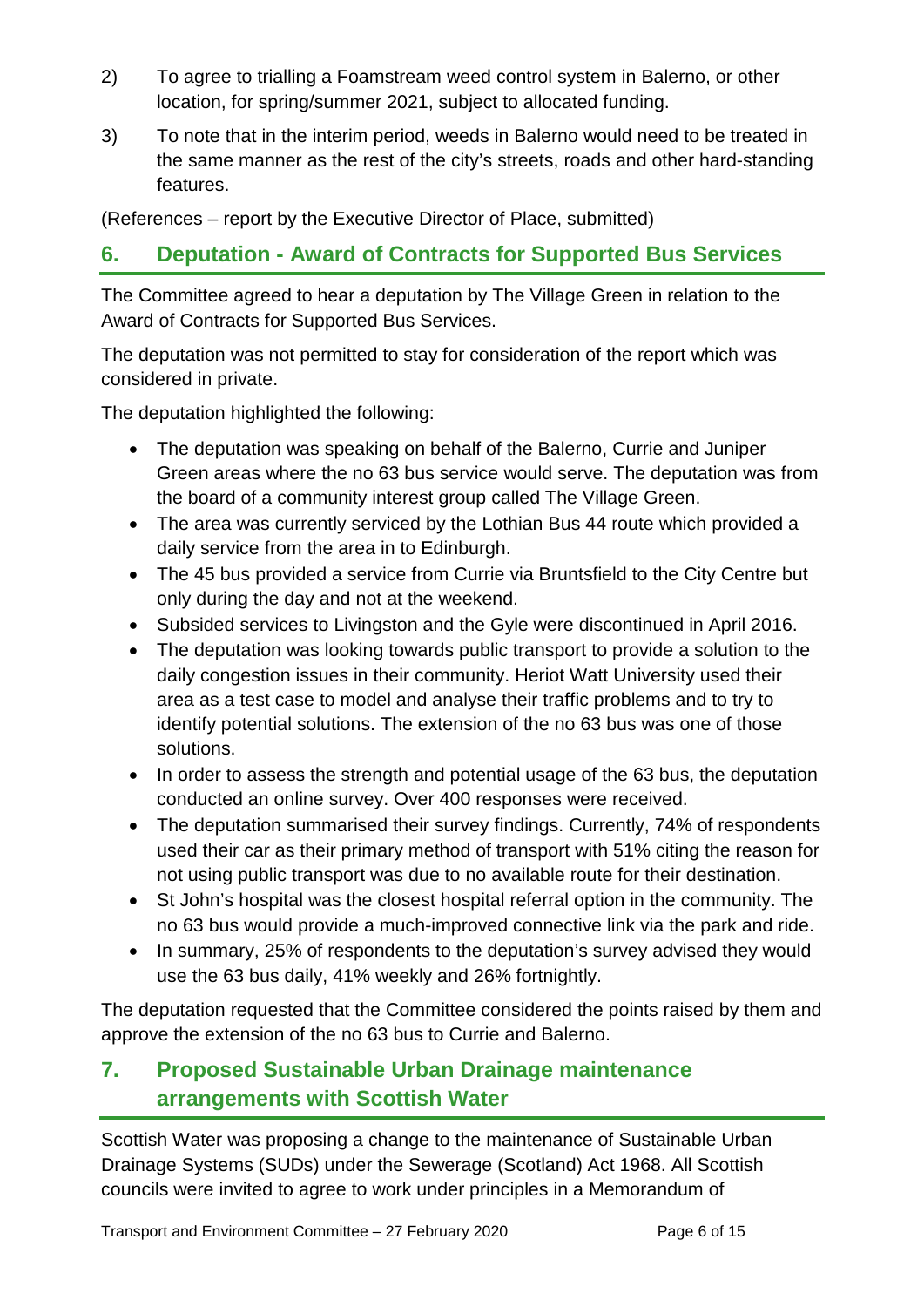Understanding which would require a (section 7) agreement to be signed for each SUDs system/site. The memorandum agreed a split between above ground and below ground maintenance for shared (roads and public) water that enters SUDs.

#### **Decision**

- 1) To agree to support the principle of and agreed to the Memorandum of Understanding (MOU) with Scottish Water.
- 2) To agree the signing and implementation of subsequent individual agreements for the joint maintenance of surface water drainage systems in new developments (section 7 agreements).

(Reference – report by the Executive Director of Place, submitted)

#### **8. Minutes**

#### **Decision**

- 1) To approve the minute of the Transport and Environment Committee of 5 December 2019 as a correct record.
- 2) To approve the minute of the Transport and Environment Committee of 16 January 2020 as a correct record.

## **9. Transport and Environment Committee Work Programme**

The Transport and Environment Committee Work Programme was presented.

#### **Decision**

To note the Work Programme.

(Reference – Work Programme, submitted.)

## **10. Transport and Environment Committee Rolling Actions Log**

The Transport and Environment Committee Rolling Actions Log for February 2020 was presented.

#### **Decision**

- 1) To agree to close the following actions:
	- Action 3 Motion by Councillor Hutchison Kirkliston Congestion Journey (to Council)
	- Action 4 Bustracker and Bus Station Information System Future **Strategy**
	- Action 7 'A' Boards and Other Temporary On-street Advertising **Structures**
	- Action 8 Petition for a Park and Ride Site at Lothianburn Follow Up Report
	- Action 9 Decriminalised Traffic and Parking Enforcement in Edinburgh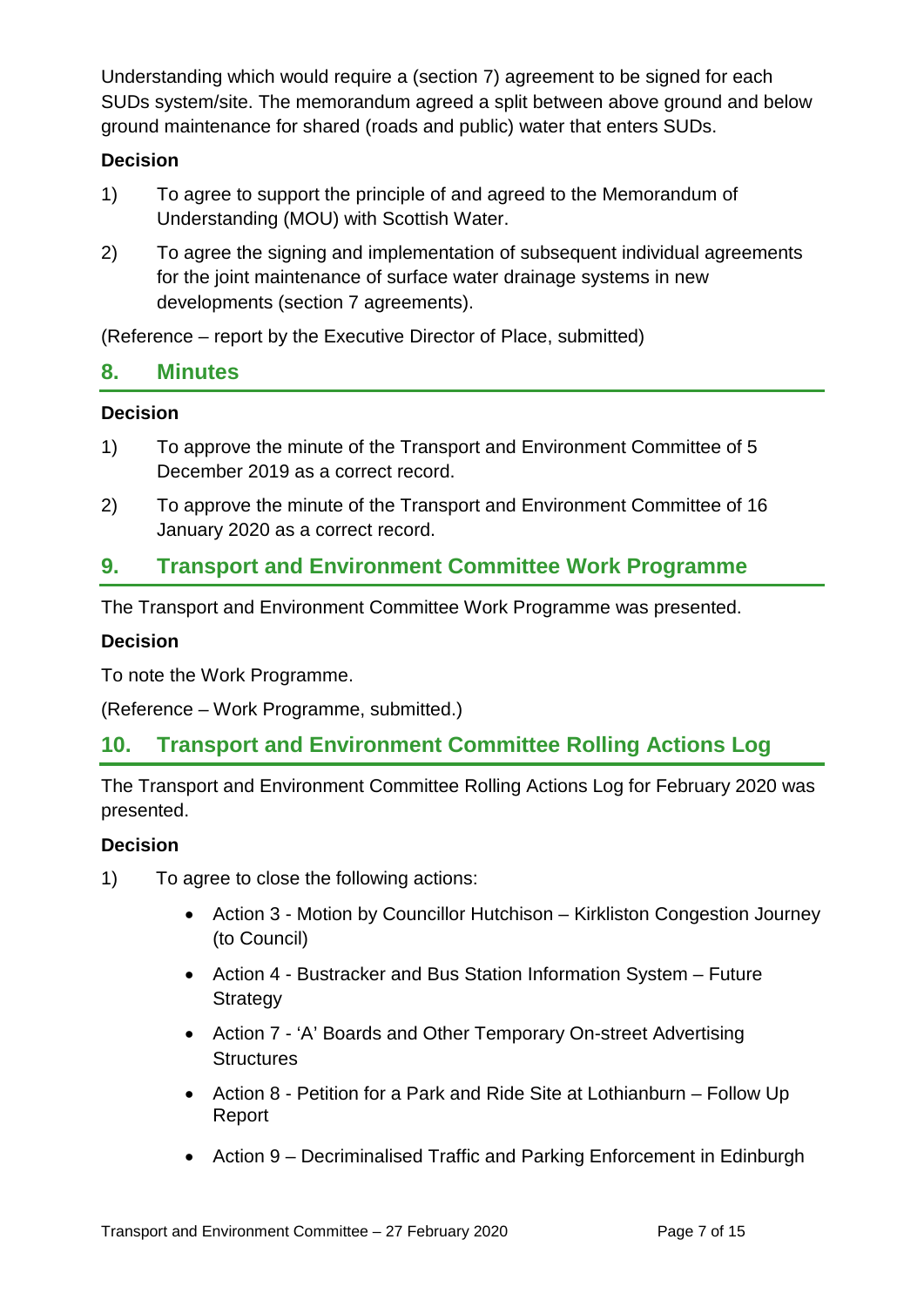- Action 14(1) Proposed Increase in Scale of Rollout and Amendment to Contract for On-Street Secure Cycle Parking
- Action 16 Transport Asset Management Plan (TAMP)
- Action 17 Decriminalised Traffic and Parking Enforcement (Update)
- Action 25 Motion by Councillor Mowat Parking on Gilmore Place
- Action 27 Objections to Traffic Regulation Order TRO/15/48 Proposed Parking Restrictions at Barnton Avenue West
- Action 29(1&2) Tackling Air Pollution Low Emission Zones
- Action 33 Communal Bin Enhancement Update
- Action 37 Motion by Councillor Neil Ross Amplification of Sound in Public Spaces
- Action 38 Motion by Councillor Mowat Summertime Streets Programme
- Action 41(1) Strategic Review of Parking Review Results for Areas 4 and 5 and Proposed Implementation Strategy
- Action 42 Emergency Motion by Councillor Macinnes Summer Festival **Advertising**
- Action 43(3) Motion by Councillor Rae Greening the Fringe
- Action 44 Transport and Environment Committee Business Bulletin
- Action 45(3, 5 & 6) Evaluation of the 20mph Speed Limit Roll Out
- 2) To agree that Action 23 Motion by Councillor Miller Tollcross Primary School Road Safety Improvements - would remain open.
- 3) To otherwise note the outstanding actions.

(Reference – Rolling Actions Log, submitted.)

## **11. Transport and Environment Committee Business Bulletin**

The Transport and Environment Committee Business Bulletin for February 2020 was presented.

#### **Decision**

- 1) To agree details would be provided on the budget allocation for Summertime Streets this year, the model of partnership working between the Council and the Police to ensure the approach was fully integrated and who the key stakeholders were that were mentioned in the Business bulletin.
- 2) To agree that details would be circulated to Ward Members and all Community Councils regarding the Water of Leith litter picks.
- 3) To otherwise note the Business Bulletin.

(Reference – Business Bulletin, submitted.)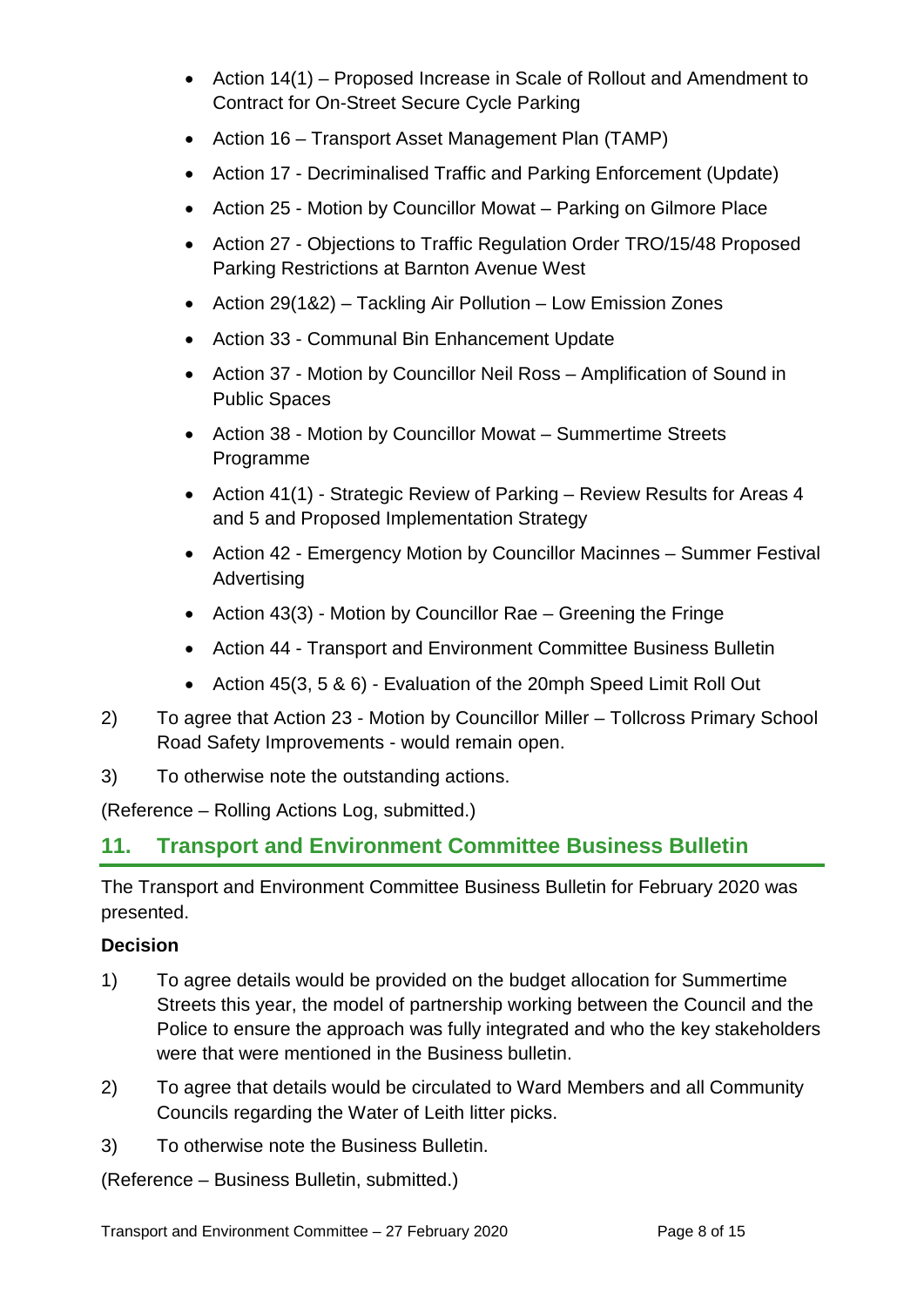#### **Declaration of Interest**

Councillor Bird declared a non-financial interest in the above item as a Board Member of Changeworks

## **12. Edinburgh Low Emission Zone - regulations and guidance consultation response and programme update**

Information in relation to the Council's response to the consultation on regulations and guidance was provided. An update on the program for implementing Low Emission Zones (LEZ) using a Traffic Regulation Condition (TRC) and the LEZ regulatory regime was also provided.

#### **Decision**

- 1) To agree the attached response to Transport Scotland's consultation on Regulations and Guidance.
- 2) To note the programme from Transport Scotland was for the national Low Emission Zones (LEZ) regulations and guidance to be in effect late in 2020 and the related programme for LEZ development and implementation, as set out in the report.
- 3) To agree that to ensure Edinburgh maintained progress to implement LEZ controls, a proposal was developed to the Traffic Commissioner for Scotland to introduce and enforce LEZs through a Traffic Regulation Condition (TRC) for bus services operating in Edinburgh.
- 4) To note that Edinburgh's LEZ development remained focussed on delivering a comprehensive and ambitious scheme using the national regulations, when available.
- 5) To note that Committee would receive further reports in May 2020 on TRC proposals, and in September 2020 with revised LEZ scheme.
- 6) To agree that officers would provide an interim briefing partway through the development process and any questions would be sent to the Convener.
- 7) To agree that the Action Plan on air quality would be updated and to agree that details of the contents of the report would be embedded in the update.

(References – Transport and Environment Committee on 16 May 2019 (item 11); report by the Executive Director of Place, submitted)

## **13. Communal Bin Enhancement Update**

A progress update on the Communal Bin Review project and the governance arrangements was provided.

#### **Decision**

- 1) To note the report.
- 2) To approve the parameters and criteria detailed in Appendix 1 of the report
- 3) To approve the proposed phasing and timeline detailed in Appendix 2 of the report.

Transport and Environment Committee – 27 February 2020 Page 9 of 15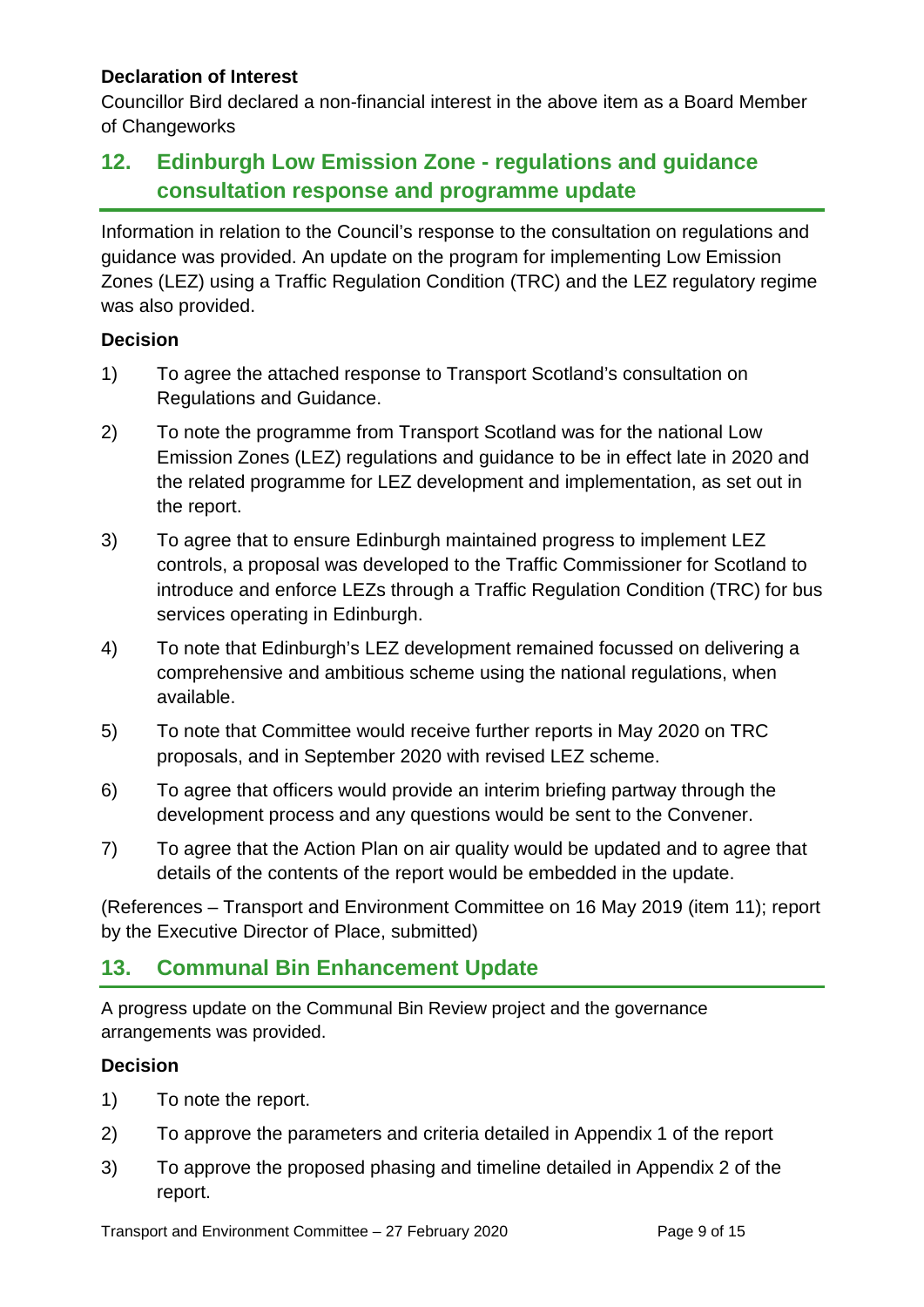4) To approve wheeled communal bins as the preferred container type as detailed in Appendix 3 of the report.

(Reference – report by the Executive Director of Place, submitted)

#### **Declaration of Interest**

Councillor Bird declared a non-financial interest in this item as a Board member of Changeworks.

## **14. Carbon Impact of Waste**

In response to a motion by Councillor Burgess, the links between the Council's waste management strategy and carbon management were set out. The report dealt only with waste managed by or for the Council.

#### **Motion**

To note the contents of the report and in particular note that the Council's waste and cleansing services were designed in line with best practice and that the carbon impact of Edinburgh's household waste was lower than the Scottish average.

- moved by Councillor Macinnes, seconded by Councillor Doran

#### **Amendment**

- 1) To note the contents of the report and in particular note that the Council's waste and cleansing services were designed in line with best practice and that the carbon impact of Edinburgh's household waste was lower than the Scottish average.
- 2) To note that the city council had committed to achieving net zero carbon by 2030 and, on current trends, the waste service was not well-aligned with that target nor the Capital Coalition commitment to achieve 60% recycling by 2022.
- 3) To therefore refer the report to the Policy and Sustainability Committee for consideration within the next update on the Sustainability Programme Short Window Improvement Plan.

- moved by Councillor Corbett, seconded by Councillor Miller

In accordance with Standing Order 21(12), the amendment was accepted as an addendum to the motion.

#### **Decision**

To approve the following adjusted motion by Macinnes:

- 1) To note the contents of the report.
- 2) To note that the Council's waste and cleansing services were designed in line with best practice and that the carbon impact of Edinburgh's household waste was lower than the Scottish average.
- 3) To note that the city council has committed to achieving net zero carbon by 2030 and, on current trends, the waste service was not well-aligned with that target nor the Capital Coalition commitment to achieve 60% recycling by 2022.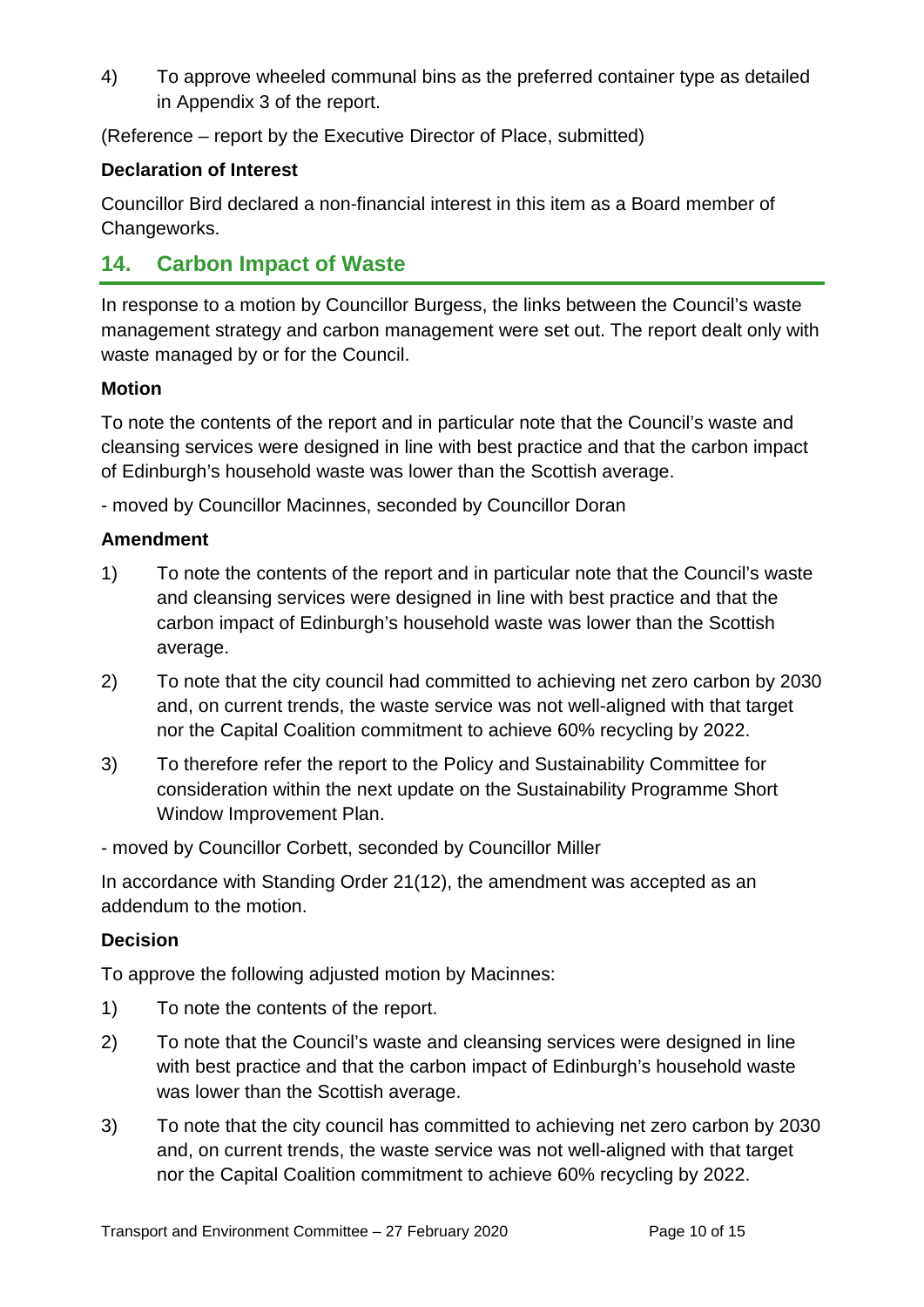4) To therefore refer the report to the Policy and Sustainability Committee for consideration within the next update on the Sustainability Programme Short Window Improvement Plan.

(Reference – report by the Executive Director of Place, submitted)

#### **Declaration of Interest**

Councillor Bird declared a non-financial interest in this item as a Board Member of Changeworks.

## **15. Household Waste Recycling Centres: Commercial Waste Policy and Reopening Braehead Recycling Centre**

The Waste and Cleansing service acknowledged the effect unauthorised commercial waste deposits had on queues and costs at Household Waste Recycling Centres (HWRC). The service was seeking to alleviate this through strengthening current policies regarding commercial access, reopen the Braehead HWRC to provide more options for Edinburgh residents, and to introduce a permit based system for commercial style vehicle access in the future.

#### **Decision**

- 1) To approve the immediate changes to the Council's policy on restricting the illegal deposit of commercial waste at Household Waste Recycling Centres.
- 2) To approve an investigation into the reopening of Braehead Recycling Centre during the 2021/22 financial year to increase service to Edinburgh residents and relieve usage at Sighthill with a report with officer recommendations on the subject being provided to the Transport and Environment Committee during 2020/21.
- 3) To approve the principle of introduction of a permit scheme for vans and other commercial style vehicles using the Household Waste Recycling Centres (HWRC).

(Reference – report by the Executive Director of Place, submitted)

## **16. A720 Sheriffhall Roundabout Scheme - Response to Draft Orders and Environmental Statement**

Committee were notified of the Council's formal response to the published draft Orders as part of the statutory process to grade-separate Sheriffhall Roundabout on the A720 Edinburgh City Bypass. The response aligns with local and national policies and was compiled on feedback from the relevant service areas.

#### **Decision**

1) To note the Council's response to the draft Orders and Environmental Statement published as part of proposals to grade-separate the Sheriffhall Roundabout on the A720. The response was approved by the Executive Director of Place in consultation with the Convener and Vice Convener of Transport and Environment Committee prior to submission.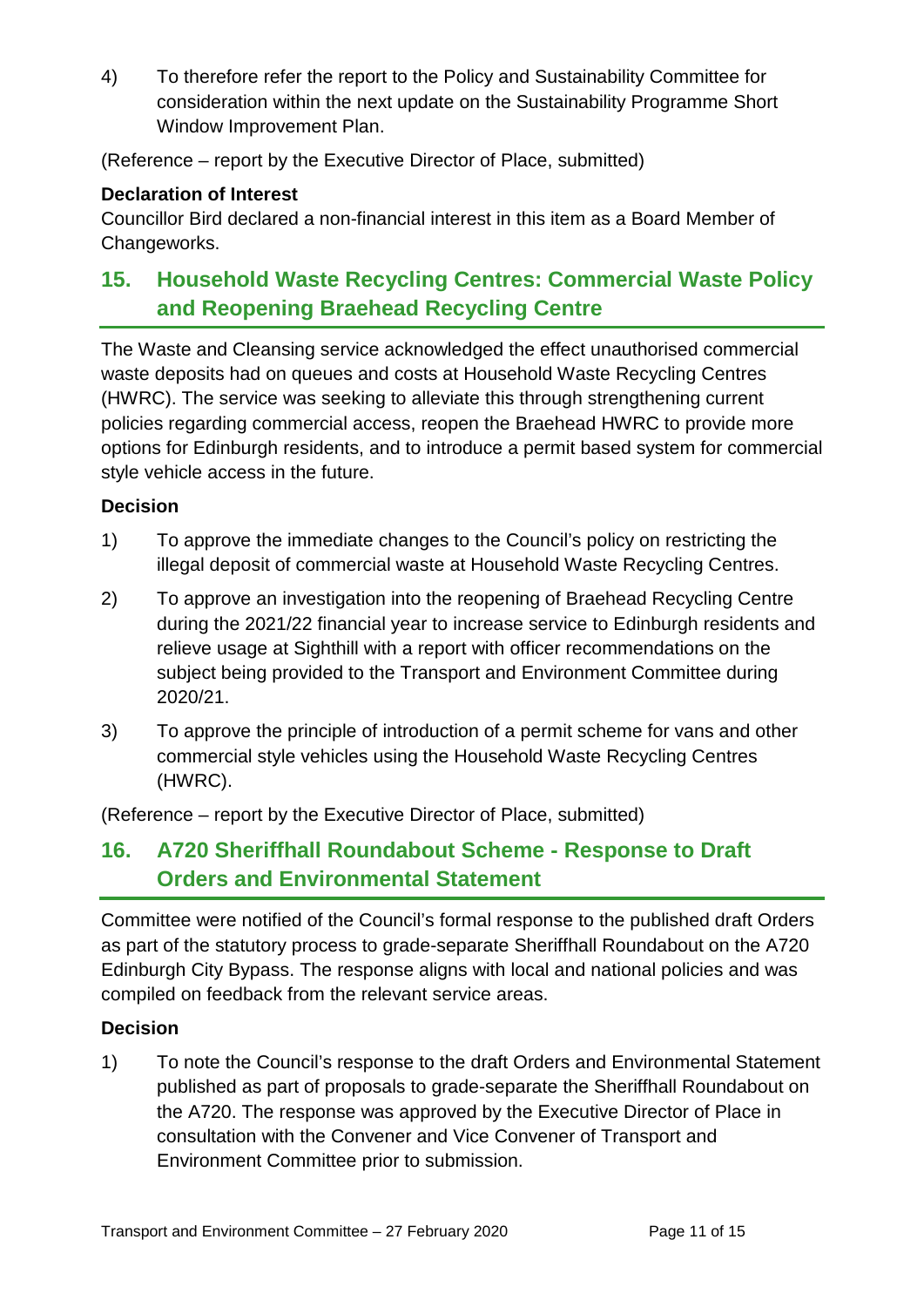2) To agree that updates would be provided as and when appropriate/when possible.

(Reference – report by the Executive Director of Place, submitted)

## **17. Delivering the Local Transport Strategy 2014-2019: Parking Action Plan**

An update was provided on the progress made in delivering upon the 44 actions contained within the Council's Parking Action Plan.

The update reflected the outcome of the legal process to introduce changes based upon actions contained within the Parking Action Plan, most notable of which were the introduction of Sunday parking restrictions and the rollout of shared-use parking places.

#### **Motion**

- 1) To note the progress made on delivering the actions contained within the Parking Action Plan.
- 2) To note the content of the objections received in response to the recent advertising of the Parking Action Plan traffic order (reference TRO19/29), as detailed in Appendix 1 and the Council's responses as detailed in Appendix 2 of the report.
- 3) To approve the making of traffic order 19/29, subject to the amendments listed in Appendix 3 of the report.
- 4) To approve the withdrawal of physical permits and their replacement with a system of electronic permits as outlined in Appendix 4 of the report.

- moved by Councillor Macinnes, seconded by Councillor Doran

#### **Amendment**

- 1) To note that 91 percent of respondents were against the proposals detailed in the Parking Action Plan Traffic Order (TRO 19/29).
- 2) To agree to uphold the objections received and proceed no further with the order.
- 3) To consider that the significant scale of opposition to this order demonstrated how completely out of touch the administration was with Edinburgh residents.
- 4) To agree for a fully revised Action Plan to be placed before Committee for consideration which took cognisance of the public response to TRO 19/29, including on the issue of Sunday Parking charges.

- moved by Councillor Cook, seconded by Councillor Douglas

#### **Voting**

| For the motion    | 8 votes |
|-------------------|---------|
| For the amendment | 3 votes |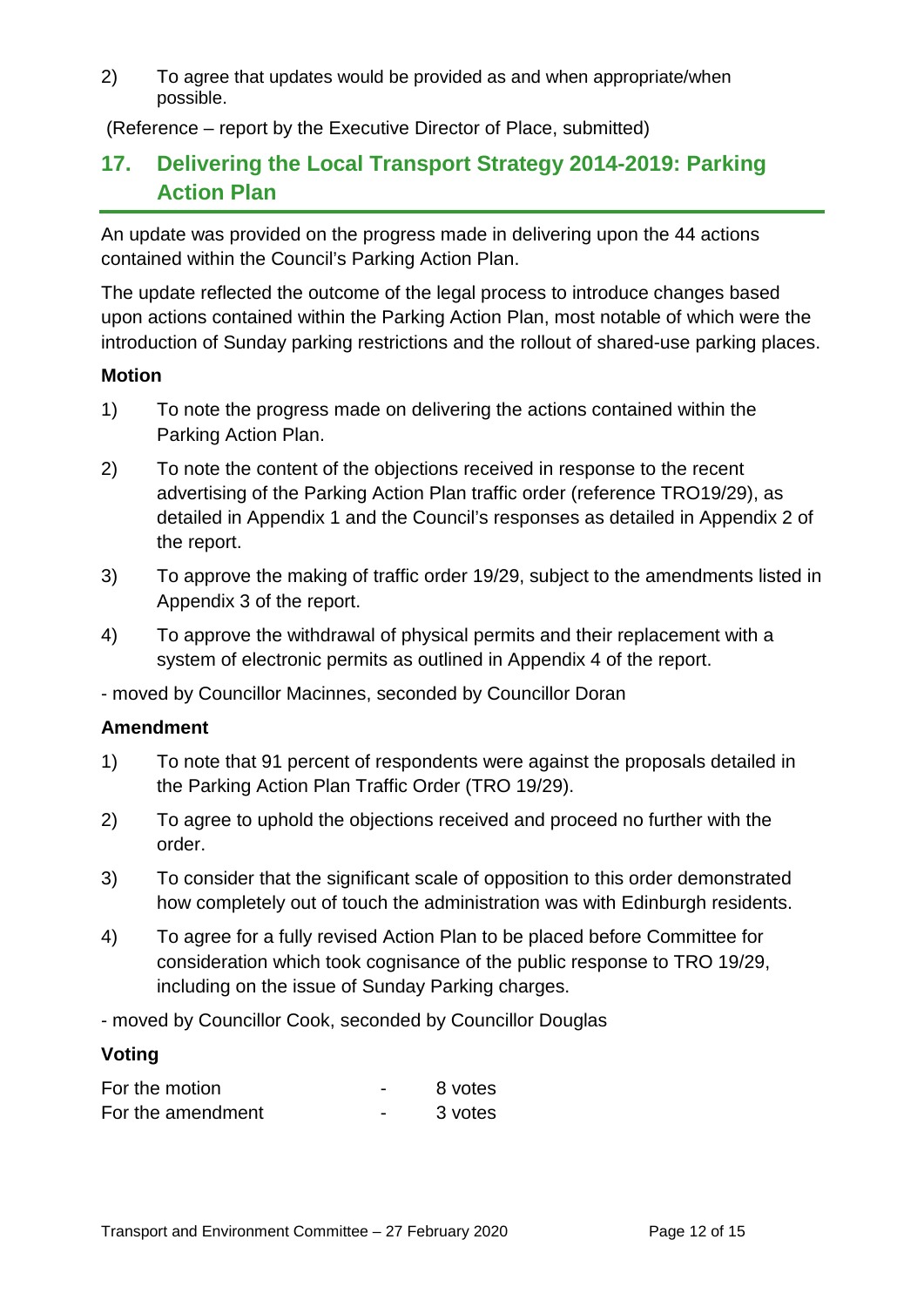(For the Motion: Councillors Arthur, Bird, Corbett, Doran, Key, Lang, Macinnes and Miller

For the amendment: Councillors Cook, Douglas and Webber)

#### **Decision**

To approve the motion by Macinnes.

(Reference – report by the Executive Director of Place, submitted)

## **18. Edinburgh: Million Tree City – referral from the Culture and Communities Committee**

The Culture and Communities Committee had referred a report on 28 January 2020 to the Transport and Environment Committee for noting.

#### **Decision**

- 1) To note the report.
- 2) To note that details of the meeting between the partners would be forwarded to members of the Committee.

(References – Culture and Communities Committee, 28 January 2020 (item 10); referral from the Culture and Communities Committee, submitted.)

## **19. Choices for City Plan 2030 - referral from the Planning Committee**

The Planning Committee had referred a report on 22 January to the Transport and Environment Committee for noting.

#### **Decision**

To note the report.

(References – Planning Committee, 22 January 2020 (item 1); referral from the Planning Committee, submitted.)

## **20. Motion by Councillor Lang - Lothian Buses**

The following motion by Councillor Kevin Lang was submitted in terms of Standing Order 16:

- "1) Committee recognised the critical role of Lothian Buses in providing high quality public transport across the city, thereby helping the Council to reduce congestion, improve air quality and help Edinburgh become carbon neutral by 2030.
- 2) Committee believed that, as a publicly owned company, Lothian Buses should:
	- a) operate in as open and transparent a manner as possible.
	- b) be open to having its performance and decision making scrutinised by elected councillors.
	- c) have an opportunity to highlight how the Council can better support its operations.

Transport and Environment Committee – 27 February 2020 Page 13 of 15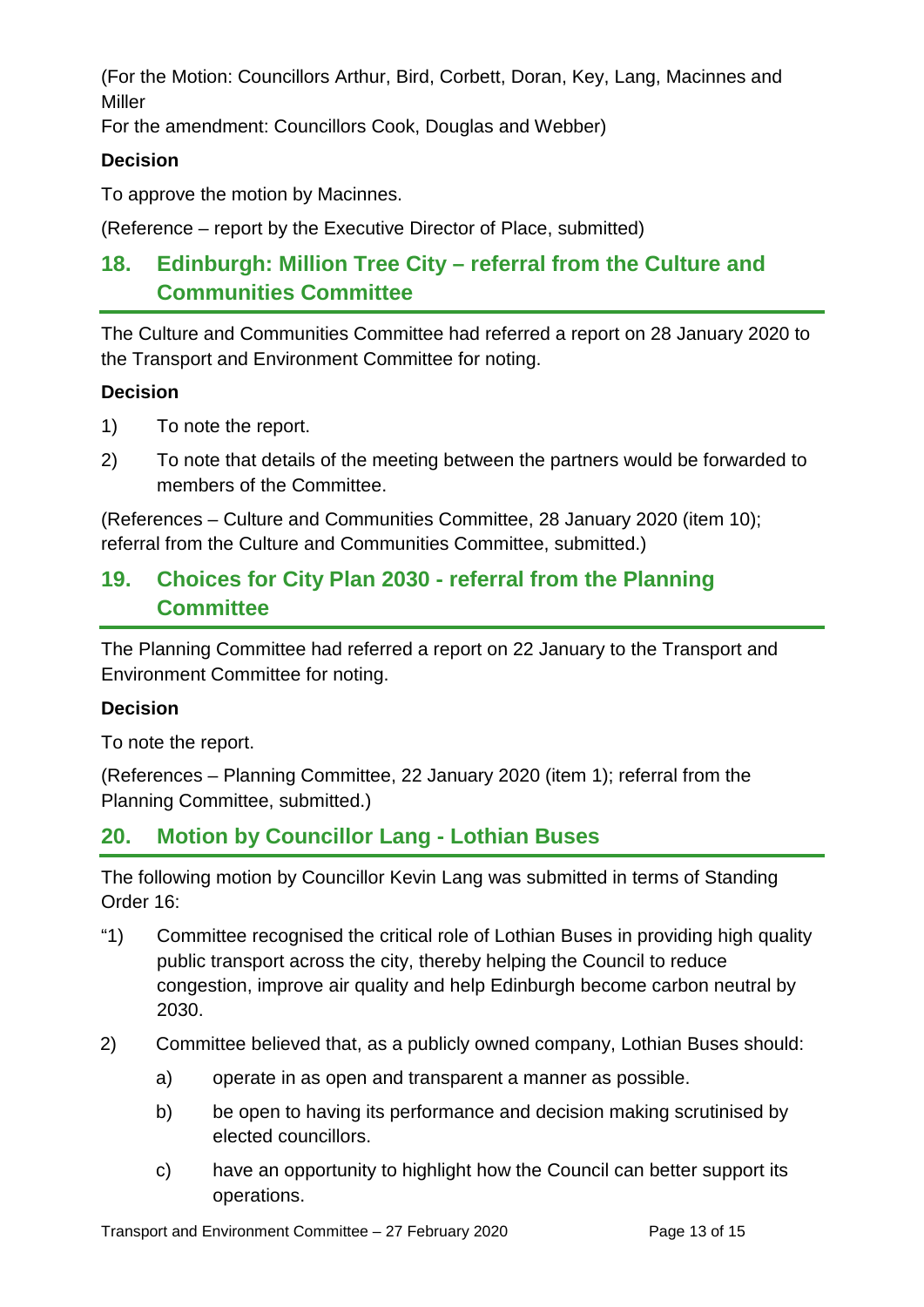- 2) Committee therefore agrees:
	- a) that the Convener invite the managing director and chair of Lothian Buses to give a presentation to the committee at a future meeting, with an opportunity for committee members to ask questions.
	- b) that such an agenda item should become an annual part of the committee's work-plan"
- moved by Councillor Lang, seconded by Councillor Arthur

#### **Decision**

To approve the motion by Councillor Kevin Lang

#### **Declaration of Interests**

Councillor Macinnes declared a non-financial interest in the above item as Chair of Transport for Edinburgh.

Councillors Doran and Miller declared a non-financial interest in the above item as a Director of Transport for Edinburgh.

## **21. Emergency motion by Councillor Cook – Resignation of Lothian Buses Managing Director**

The Convener ruled that the following item, notice of which had been given at the start of the meeting, be considered as a matter of urgency to allow the Committee to give early consideration to the matter, in accordance with Standing Order 21.3(d).

The following motion by Councillor Nick Cook was submitted in terms of Standing Order 16(2):

- "1. Committee noted that Lothian Managing Director, Richard Hall, was due to formally tender his resignation to the company board on 5th March.
- 2. Committee thanked Mr Hall for his four years of service to Edinburgh's publicly owned bus company, during which time Lothian has seen significant geographic expansion of the business in addition to sustained growth in customer numbers, revenues and profit which had allowed for continued reinvestment in services to the benefit of Edinburgh's citizens and economy.
- 3. Committee wished Mr Hall the very best for the future and looks forward to a successful, constructive and accountable relationship with his successor"

- moved by Councillor Cook, seconded by Councillor Douglas

#### **Decision**

To approve the motion by Councillor Nick Cook.

## **22. Award of Contracts for Supported Bus Services**

The Committee, in terms of Section 50(A)(4) of the Local Government (Scotland) Act 1973, excluded the public from the meeting during consideration of the following items of business for the reason that it involved the likely disclosure of exempt information as defined in Paragraphs 8 and 9 of Part 1 of Schedule 7(A) of the Act.